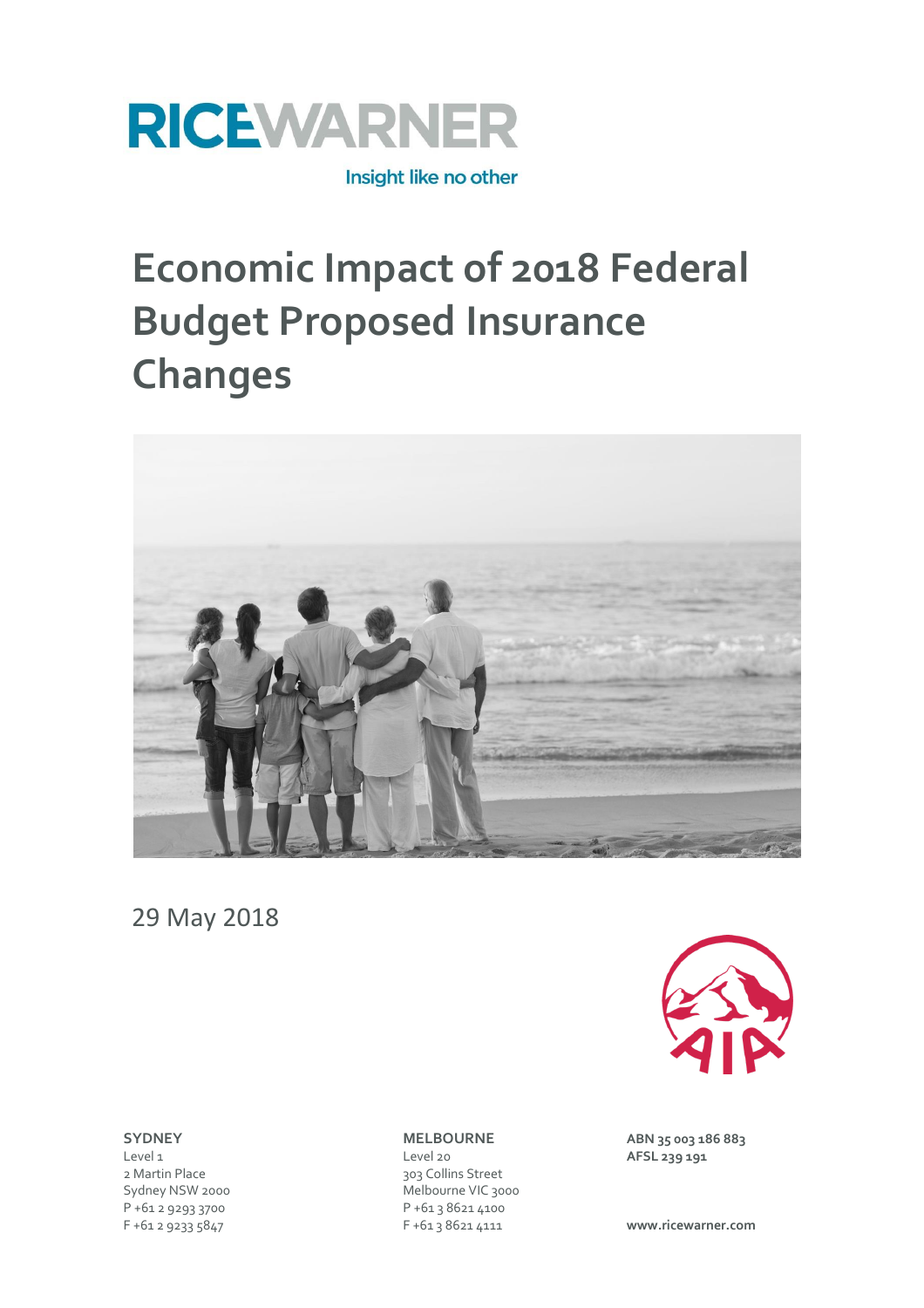

# **Table of Contents**

| 1. |            |                                                                       |
|----|------------|-----------------------------------------------------------------------|
|    | 1.1        |                                                                       |
|    | 1.2        | Impact on Government and economy of removing default life insurance 2 |
|    | 1.3        |                                                                       |
|    | 1.4        |                                                                       |
| 2. |            |                                                                       |
|    | 2.1        |                                                                       |
|    | 2.2        |                                                                       |
|    | 2.3        |                                                                       |
|    | 2.4        |                                                                       |
| 3. |            |                                                                       |
|    | 3.1        |                                                                       |
|    | 3.2        |                                                                       |
| 4. |            |                                                                       |
|    | 4.1        |                                                                       |
|    | 4.2        |                                                                       |
|    | 4.3        |                                                                       |
| 5. |            |                                                                       |
|    | Appendix A |                                                                       |
|    | A.1        |                                                                       |
|    | A.2        |                                                                       |
|    | A.3        |                                                                       |
|    | A.4        |                                                                       |

This report constitutes a Statement of Advice as defined under the Financial Services Reform Act. It is provided by Rice Warner Pty Ltd. which holds Australian Financial Services Licence number 239 191. This report should not be distributed, in whole or in part, without Rice Warner's prior written consent.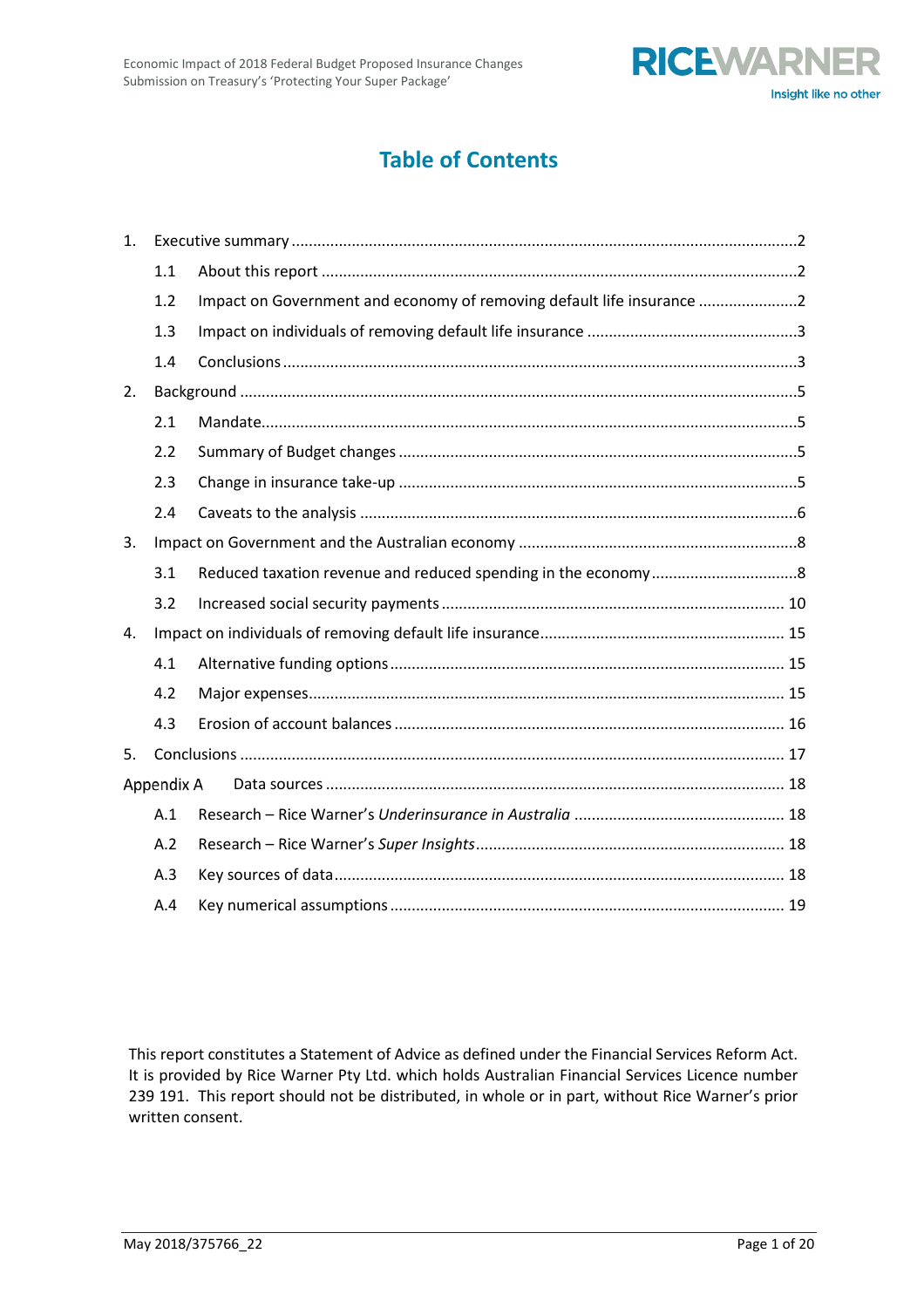

# <span id="page-2-1"></span><span id="page-2-0"></span>**1. Executive summary**

#### **1.1 About this report**

In May 2018 the Australian Federal Government handed down a fiscal Budget that proposed significant adjustments to the default insurance provided through Australia's superannuation system. Under the proposed changes, superannuation funds will be unable to provide opt out cover from 1 July 2019 to:

- any member that has been inactive for more than 13 months
- all new members below the age of 25
- members with balances below \$6,000.

While variable on a fund-by-fund basis, Rice Warner data suggests that implementation of these changes will reduce the sums insured through superannuation by 47.5%. This report sets out Rice Warner's estimate of the financial impacts of these changes to the government, the economy and the individuals impacted by proposed changes.

# <span id="page-2-2"></span>**1.2 Impact on Government and economy of removing default life insurance**

In the event of a death, Total and Permanent Disability (TPD) or Income Protection (IP) benefit claim, the after-tax amount is available to meet the needs of the individual and/or their beneficiaries. Thus, these benefit payments provide a source of taxation revenue and support economic productivity through:

- taxation revenue charged on claim payments
- taxation revenue generated on the interest earned on claim payments
- increased spending where a claim provides a family with additional income
- social security payments made to those in need.

In the event that the proposed changes are implemented, these effects will be reduced. Table 1 outlines the estimated magnitude of this effect and reflects that the net impact of these changes is small relative to the size of the aggregate Australian economy (GDP of \$1.2 trillion in 2016).

**Table 1. Additional annual cost to Government and the economy**

|                                                                            | Annual cost of proposed<br><b>Federal Budget changes to</b><br>insurance in superannuation |
|----------------------------------------------------------------------------|--------------------------------------------------------------------------------------------|
|                                                                            | $(\xi million p.a.)$                                                                       |
| Lost tax due to reduced insurance claim payments                           | 277.0                                                                                      |
| Lost spending capacity due to reduced insurance claim payments             | 2,493.0                                                                                    |
| Increased social security spending due to reduced insurance claim payments | 185.7                                                                                      |
| Less: Gained tax due to reduced contribution tax concessions               | 451.9                                                                                      |
| Less: Gained tax due to reduced earnings tax concessions                   | 40.7                                                                                       |
| <b>Total</b>                                                               | 2.463.1                                                                                    |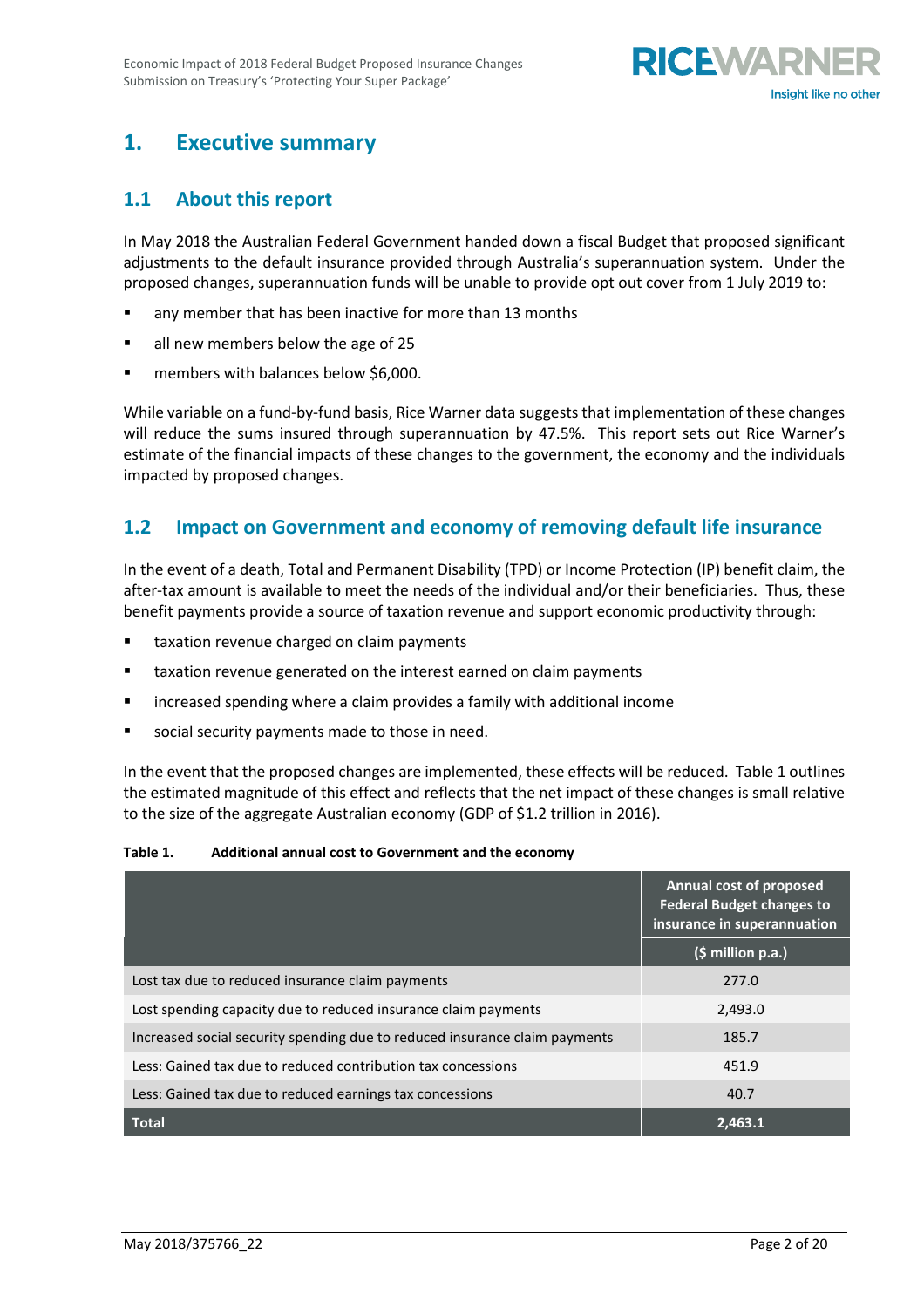

# <span id="page-3-0"></span>**1.3 Impact on individuals of removing default life insurance**

Despite the small aggregate impact on the wider economy, a lack of insurance in the event of death or disablement can have a serious impact on individuals and their dependants. In many instances, the default insured benefits provided through superannuation far outweigh the benefits available through social security. While the impact on individuals is difficult to quantify due to the vast range of individual circumstances, it is expected that young families with limited personal assets will be at greatest risk due to the changes.

In contrast, for the majority of individuals who do not make a claim over their working life, removal of default life insurance will result in improved retirement outcomes. This stems from the reduced premium deductions from their superannuation accounts. However, as Table 2 reflects, this benefit for an average member is minor, even where the proposed changes have no impact on pricing.

Premium rates are expected to increase as a result of this change for a number of reasons. One of the key factors is that numerous subsidies may exist across various cohorts of members. For example, cross subsidies commonly occur across age, occupational class, membership categories and whether or not a member is active. A further reason is the impact of member behaviour. For example, we would expect those members who are more likely to claim to take up options to opt in or to retain cover. In addition, premium rates will increase because insurers provide some fixed costs services which will need to be spread across a smaller insured membership base.

The membership profile, insurance design and level of premium cross-subsidy differ from fund to fund, therefore premium increases are expected to differ considerably across the market. AIA has estimated average premium increases of 15%. When this level of premium increase is taken into account for the remaining insured members, average retirement balances are only expected to improve by 0.27% as a result of the change.

| <b>Scenario</b>                                                                            | <b>Balance at retirement</b><br>(today's dollars) | Percentage<br>improvement from<br>current |
|--------------------------------------------------------------------------------------------|---------------------------------------------------|-------------------------------------------|
| Current arrangements                                                                       | 528,300                                           |                                           |
| Premiums start from age 25, premiums increased for<br>the remaining insured members by 15% | 529,700                                           | 0.27                                      |
| Premiums start at age 25, no changes to premium<br>rates for the remaining insured members | 532,300                                           | 0.76                                      |

#### **Table 2. Impact of Budgetary changes on individual's retirement balance**

# <span id="page-3-1"></span>**1.4 Conclusions**

Insurance in superannuation provides an important safety net for Australian households who would otherwise suffer financial hardship in the event of the death or disablement. The proposed changes will have a significantly negative impact for a small proportion of families who would have otherwise claimed. For the majority of members who do not claim, they will offer a marginal improvement in retirement balances. The aggregate economic effect is expected to be minor.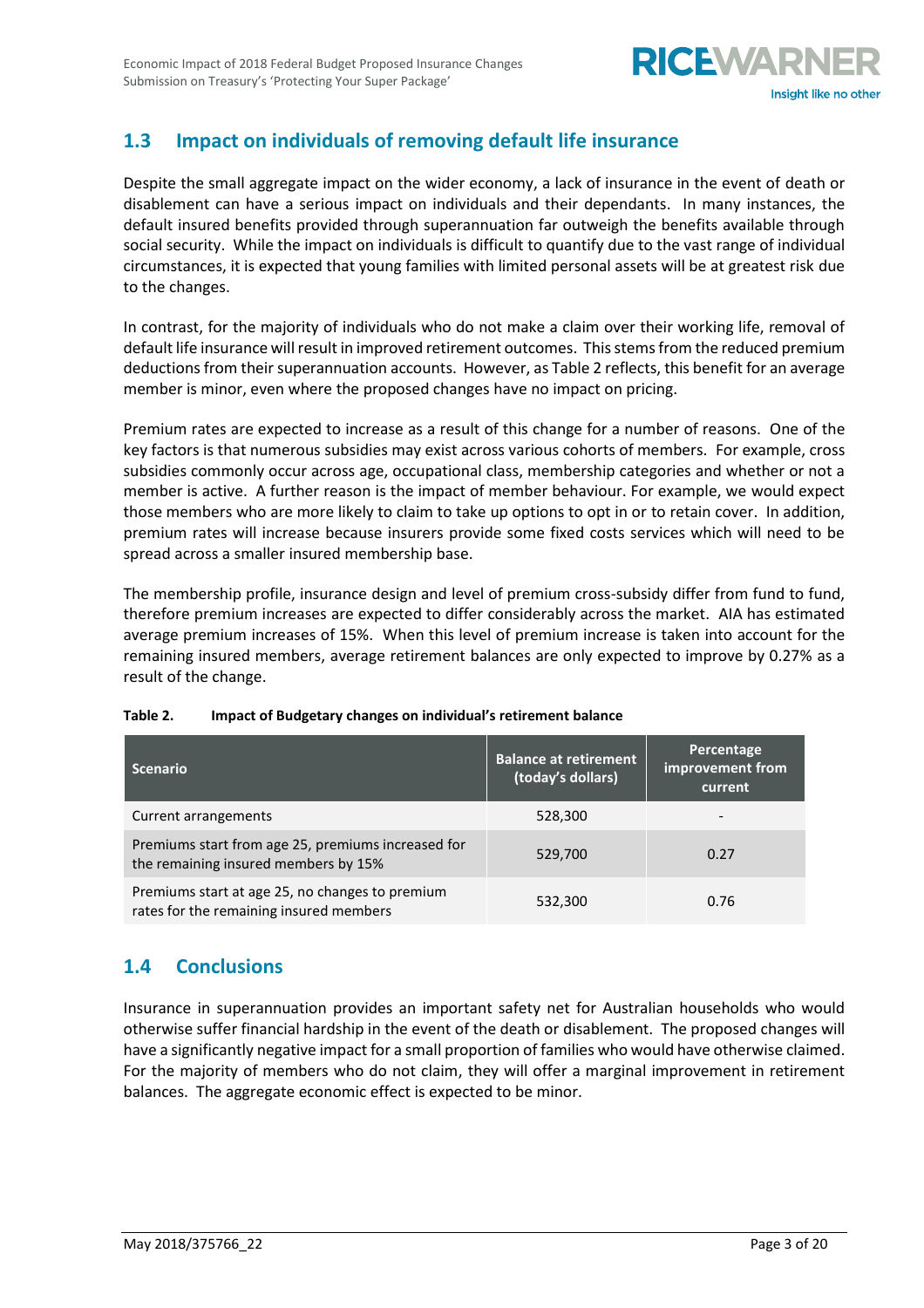

#### This report was prepared and peer reviewed by the following consultants.

\_\_\_\_\_\_\_\_\_\_\_\_\_\_\_\_\_ \_\_\_\_\_\_\_\_\_\_\_\_\_\_\_\_\_\_\_

Andrea McDonnell and The Jenni Baxter andrea.mcdonnell@ricewarner.com

Prepared by Peer Reviewed by Peer Reviewed by

Senior Consultant<br>
Telephone: (02) 9293 3767<br>
Telephone: (02) 9293 3700<br>
Telephone: (02) 9293 3700 Telephone: (02) 9293 3700<br>jenni.baxter@ricewarner.com

29 May 2018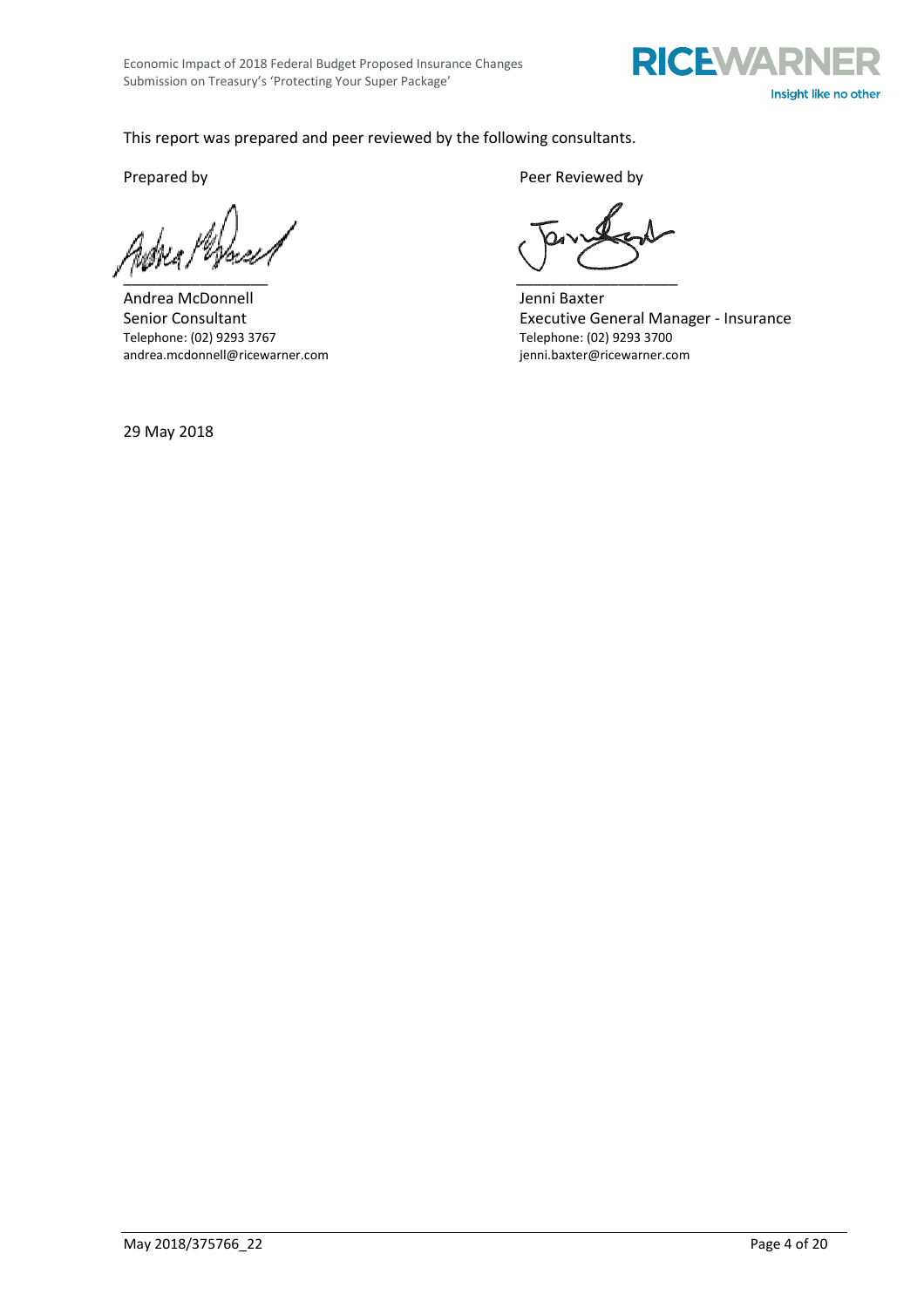

# <span id="page-5-0"></span>**2. Background**

# <span id="page-5-1"></span>**2.1 Mandate**

In May 2018 the Australian Federal Government handed down a fiscal Budget which proposed significant adjustments to Australia's superannuation system. Some of these changes focused on the ability of superannuation funds to provide default (opt-out) insurance cover to members. Given the significant nature of these changes, Rice Warner has been contracted by the AIA Australia Limited (AIA) to estimate the financial impacts to the government, the economy and the individuals impacted by proposed changes.

# <span id="page-5-2"></span>**2.2 Summary of Budget changes**

Under the proposed changes superannuation funds will be unable to provide opt-out cover from 1 July 2019 to:

- any member that has been inactive for more than 13 months
- all new members below the age of 25
- members with balances below \$6,000.

If these changes are legislated, Rice Warner does not expect the average superannuant to replace their lost cover either by opting into voluntary cover offered by the fund or outside the superannuation environment. This stems from the general lack of awareness of the need for death and disability insurance and is evidenced by generally poor take up of opt in cover.

### <span id="page-5-3"></span>**2.3 Change in insurance take-up**

In estimating the impact of the proposed changes, this report considers the potential reduction in total sum insured that may follow in the Australian group (superannuation) insurance market.

Graph 1 and Graph 2 reflect the proportion of male and female cover that is expected to be removed from each of the cohorts of members who will no longer be eligible for opt-out cover. Males and females have been considered separately. For the purpose of our analysis we have removed cover from members under age 25, although existing members will be able to keep their cover if their balance exceeds \$6,000. This allows an understanding of the ultimate position when all members under 25 have no opt-out cover.

Overall, the analysis demonstrates that men and women are similarly impacted with an expected 47.5% overall reduction in cover driven by the removal of cover for:

- Individuals aged below 25 who comprise a significant volume of total accounts.
- **■** Inactive members above the age of 25 who had previously held insurance by default.

The impact of removing opt-out cover for individuals over age 25 who have a balance under \$6,000 is relatively small and is expected to reduce over time as small inactive accounts are consolidated by the ATO.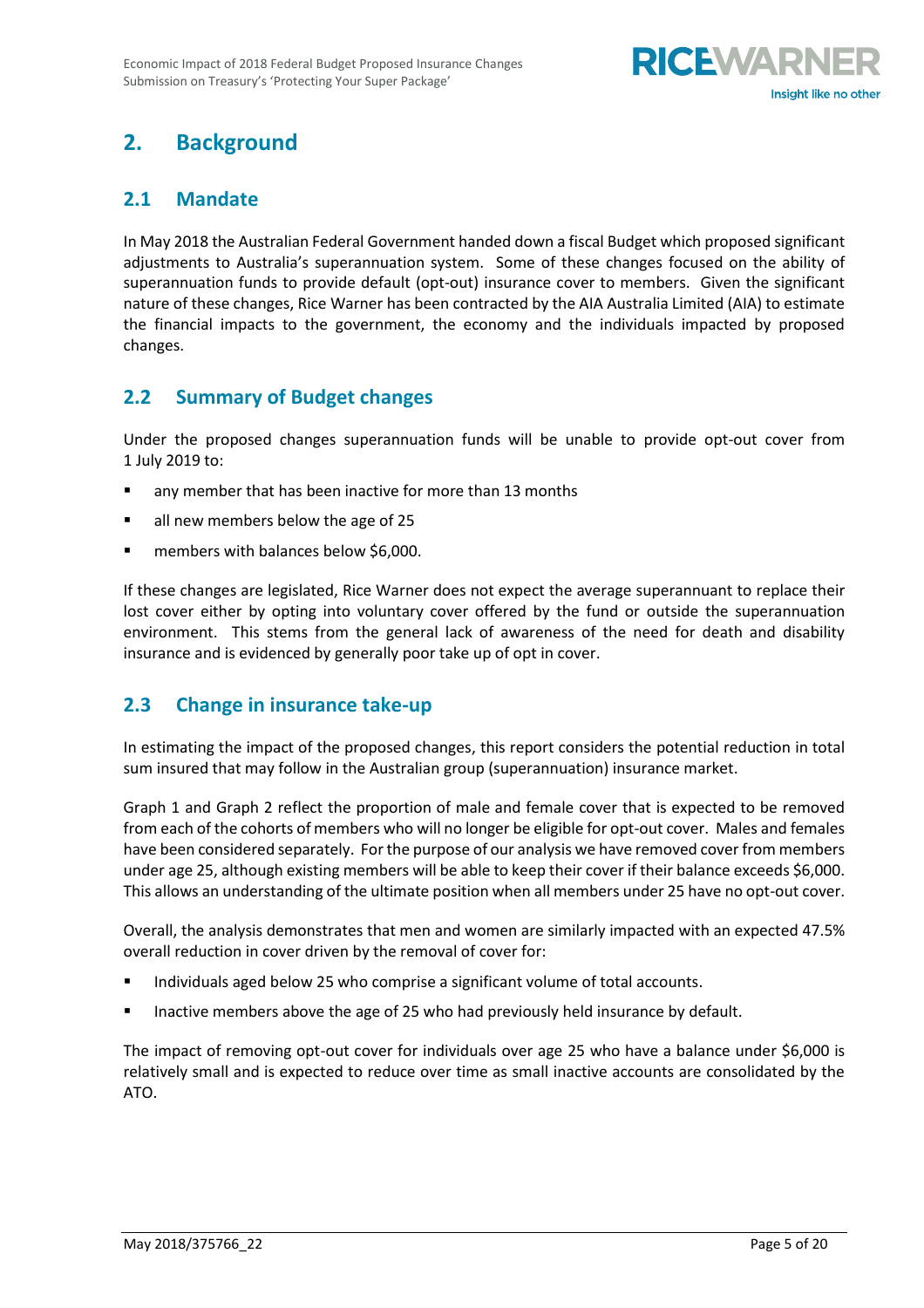



**Graph 1. Proportion of members impacted by respective changes (cover-weighted), males by age**





### <span id="page-6-0"></span>**2.4 Caveats to the analysis**

This report has leveraged a range of key assumptions that warrant noting, including:

- Market sums insured and demographic patterns are in line with those demonstrated by Rice Warner's *Super Insights* research. While representative of a significant share of the market, this sample is weighted toward industry funds which typically, although not for all, have a young membership with low superannuation balances and a significant proportion of inactive accounts.
- Inactivity of greater than 13 months is proxied by a 12 month timeframe due to data limitations.
- Increases in group insurance premiums following the change will not give rise to a material reduction in insurance take up. This assumption has been made due to the typical disengagement of superannuants and a historical tendency to be price-insensitive to changes in fees.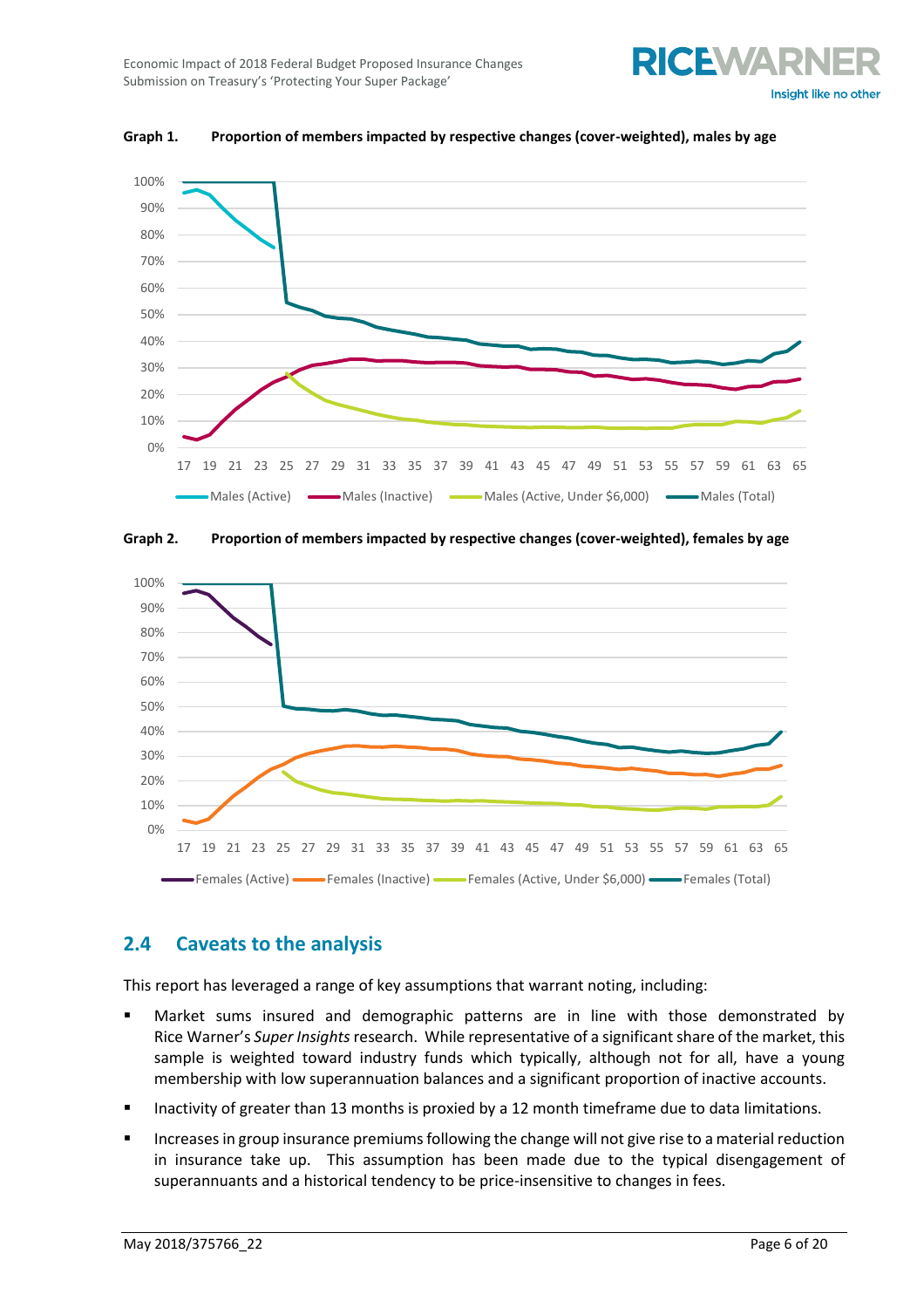

Given these assumptions, the estimation of reduced cover can be considered an (accurate) upper bound for the proportion of cover that will be lost due to the proposed changes.

In addition, it is noted that the proposed changes will result in an increase in the premiums charged to the remaining insured members for a number of reasons. One of the key factors is that numerous subsidies may exist across various cohorts of members. For example, cross subsidies commonly occur across age, occupational class, membership categories and whether or not a member is active. A further reason is the impact of member behaviour. For example, we would expect those members who are more likely to claim to take up options to opt in or to retain cover. In addition, premium rates will increase because insurers provide some fixed costs services which will need to be spread across a smaller insured membership base.

While the extent of this increase is likely to vary on a fund-by-fund basis AIA has estimated an increase in the range of approximately 15%. A lower increase assumption would slightly reduce the impact on member retirement balances but would result in a higher impact on the economy.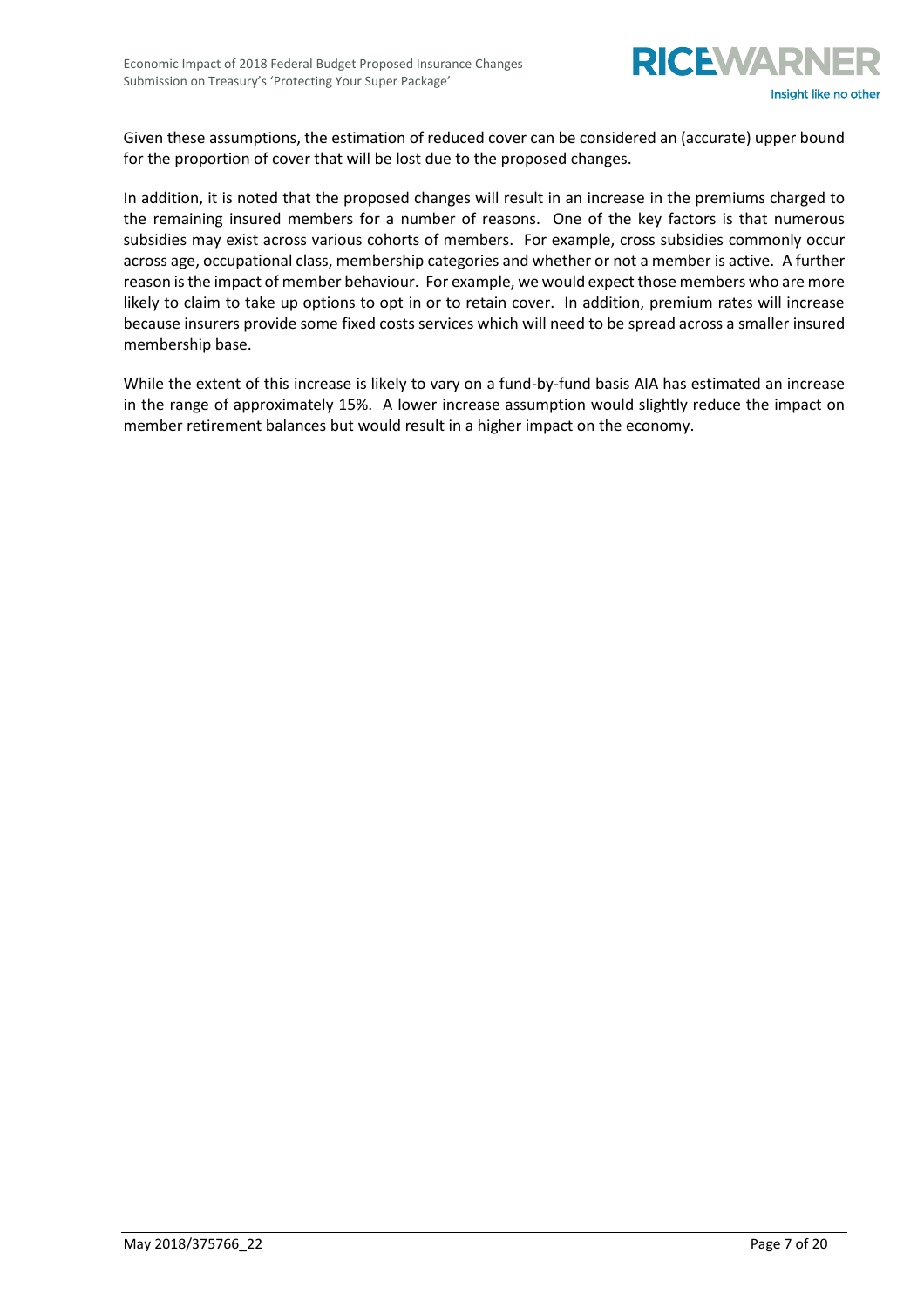

# <span id="page-8-0"></span>**3. Impact on Government and the Australian economy**

Insurance aims to mitigate the effect of low likelihood but high impact events such as death and disablement. However, where these events occur, there are wider ranging consequences for both the Government and the domestic economy. These include:

- Changed taxation, lost economic productivity and spending capacity for the individual and their spouse, especially where household working hours are reduced to provide care for loved ones.
- Provision of social security payments to support families without or with reduced income.

Notably all the above costs are lessened where life insurance exists.

This section of the report sets out Rice Warner's estimate of the financial impacts of the proposed reduction to default life insurance within superannuation funds. This is done through placing a value on the cost to the Government and the economy of removing this insurance.

We have not included the benefits to State Government flowing from stamp duty on default insurance, estimated to average rate of 3% of premiums. We have also not attempted to place a value on the economic benefit of the *peace of mind* provided by the insurance *safety net*. When no insurance is in place, some individuals will curb their spending (and others will feel they should be curbing their spending) to increase family savings for future unforeseen events.

# <span id="page-8-1"></span>**3.1 Reduced taxation revenue and reduced spending in the economy**

#### *3.1.1 Primary effects – tax on insurance payments and lost spending capacity*

In the event of a death, TPD or IP benefit claim, the after-tax amount is available to meet the needs of the individual or their family. As a result, this benefit payment provides a source of taxation revenue and supports economic productivity. These benefits stem from:

- taxation revenue charged on claim payments
- taxation revenue generated on the interest earned on claim payments
- increased spending where a claim provides a family with additional income.

APRA fund level statistics show the level of insurance premiums deducted by funds over the financial year. Thus, this total premium amount less an adjustment for profit and expenses provides an approximation for amount payable in claims and therefore available as taxation revenue and spending.

Based on this approximation and the analysis of Section 2.3 (Changes in insurance take-up), Table 3 outlines the impact of the proposed changes reducing total cover in the market by 47.5%.

#### **Table 3. Lost annual tax and spending capacity due to removal/partial removal of default cover**

|                                                                   | Impact of Budget changes (\$ million p.a.) |
|-------------------------------------------------------------------|--------------------------------------------|
| Lost tax due to reduced insurance claim<br>payments               | 277.0                                      |
| Lost spending capacity due to reduced<br>insurance claim payments | 2,493.0                                    |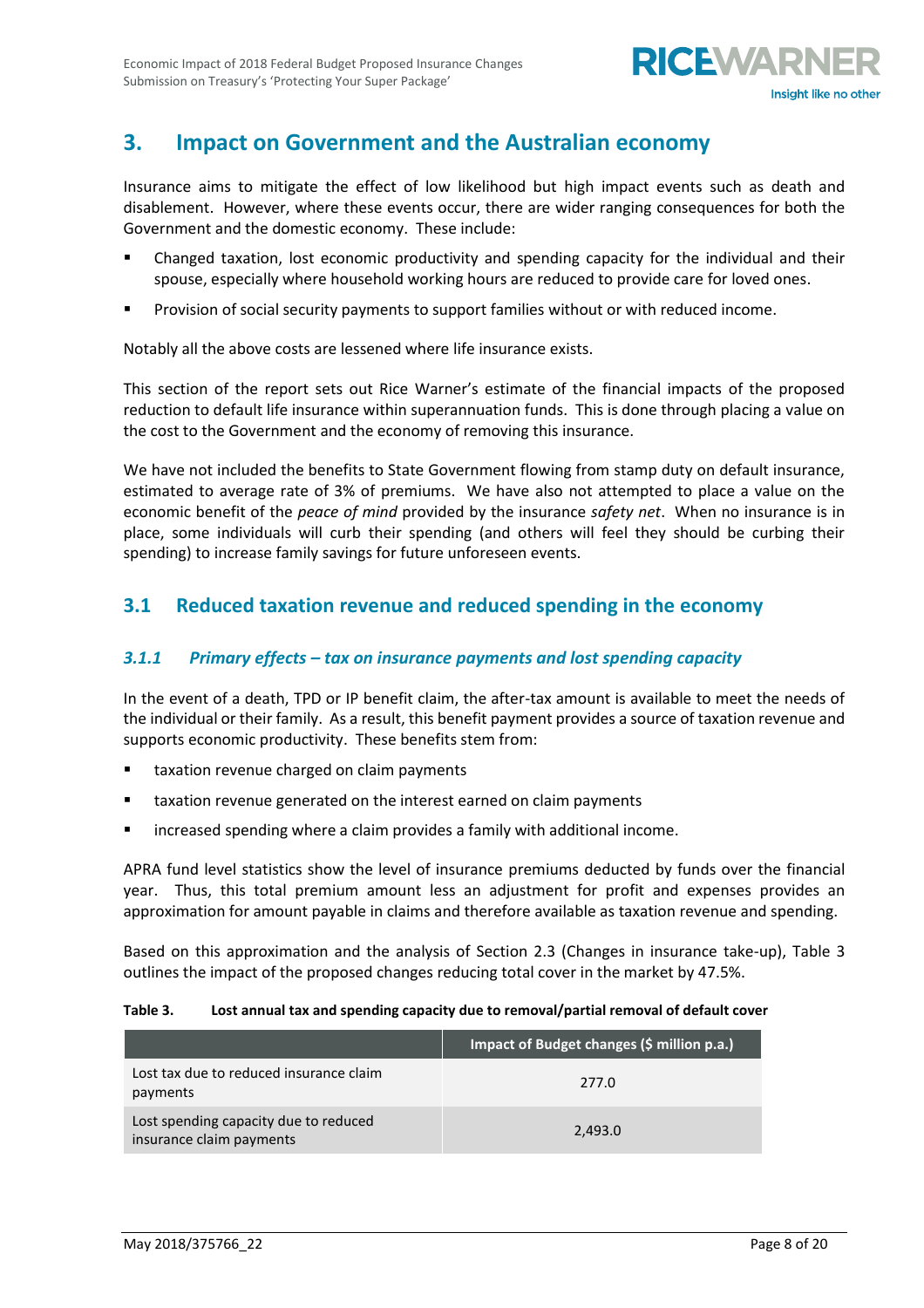

If family members cease work to provide care, the economy suffers further losses in respect of lost income and productivity. However, given the optional nature of this sacrifice and the expectation that this is more likely to occur for low income earners, this effect is assumed to be immaterial relative to the other effects considered in this report and has therefore been omitted.

#### *3.1.2 Secondary effects – contribution tax*

If cover is reduced, insurers will deduct fewer premiums from the accounts of superannuants. Thus, the volume of assets held within superannuation will increase and thereby the contributions and earnings tax collected will increase. While uncertain, this effect is expected to partially off-set the loss of direct taxes and spending associated with claim payments as:

- Contributions tax is calculated on contributions net of premiums.
- Income tax is calculated on total earnings with higher balances attracting greater interest.

Table 4 reflects the extent of these impacts in the 2019 financial year assuming a 15% increase in premiums for the remaining insured members. Notably, due to the compounding nature of earnings tax this amount is expected to increase by approximately \$15 million year on year.

#### **Table 4. Effect on contributions and earnings tax, 2019 financial year**

|        | <b>Contribution tax</b> | Earnings tax | <b>Combined impact</b> |  |  |
|--------|-------------------------|--------------|------------------------|--|--|
| Year   | (\$ millions)           |              |                        |  |  |
| Impact | 451.9                   | 40.7         | 492.6                  |  |  |

#### *3.1.3 Total effect*

Given these estimates, Table 5 summarises the effect of the proposed changes on collected taxation revenue and economic spending to reflect that:

- **EXECT** Lost spending capacity through reduced claim benefits paid is expected to drive the majority of the fiscal impact of the proposed changes.
- Lost tax revenue on claims is expected to be offset by the reduction in superannuation tax concessions.

#### **Table 5. Impact of proposed Budget changes on taxation and spending capacity**

|                                                                             | Impact (\$ million p.a.) |
|-----------------------------------------------------------------------------|--------------------------|
| Lost tax due to reduced insurance claim payments                            | 277.0                    |
| Lost spending capacity due to reduced insurance claim payments*             | 2,493.0                  |
| Less: Reduced tax due to increased superannuation tax concessions (2018-19) | 492.6                    |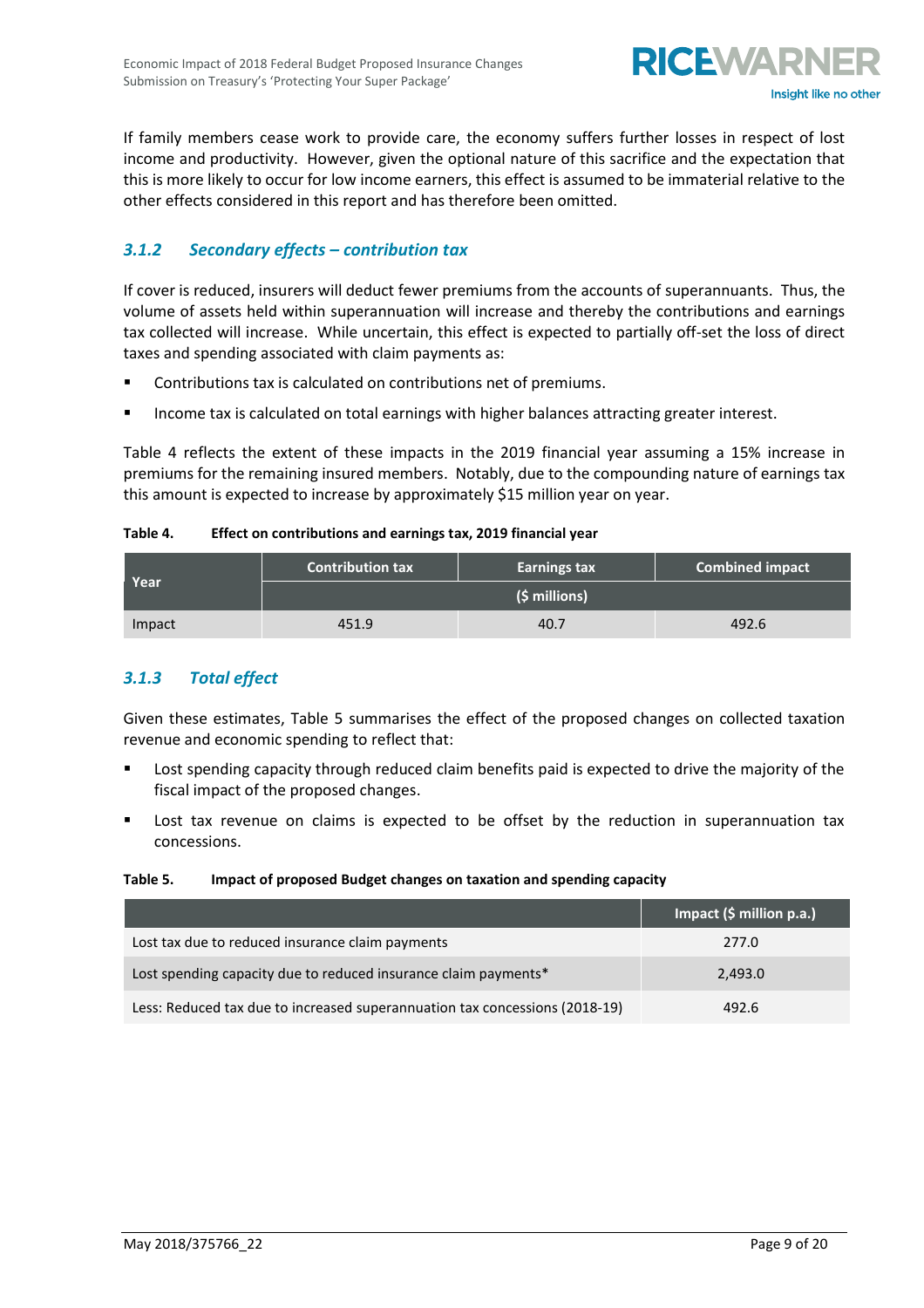

# <span id="page-10-0"></span>**3.2 Increased social security payments**

#### *3.2.1 Basis and methodology*

Social security payments are made to support individuals who are unable to support themselves. Following the removal of opt out insurance, it is expected that there will be an increase in these payments as individuals who would have previously relied on claim payments turn to the government for support.

In estimating the financial impact of these increased payments, this report considers the present value of the change in expected social security payments following the Budget changes to cover. This is calculated as sum, across the working age population, of:

- (the probability of a claim), *multiplied by*
- [the present value of (social security payments after a claim if fully insured, less social security payments if not insured) x proportion of people who do not have cover, *plus*
- the present value of (social security payments after a claim if fully insured, less social security payments after a claim based on median level of death insurance) x proportion of people who have cover.]

Notably, while the overall working age population is relatively stable, albeit increasing and aging slightly, this calculation, assuming no indexation of benefits and no discounting, gives a good estimate of the current cost to the Government of each respective type of underinsurance.

#### *3.2.2 Death cover*

Table 6 and Table 7 respectively outline the proportion of people who are assumed to have death cover and the proportion who are expected to claim (age dependent death rates) based on the *ABS Life Table 2013 to 2015.*

Based on these figures and the methodology set out in Section 3.2.1 (Basis and methodology), Table 8 sets out the expected impact on national social security following the proposed changes for death-only insurance.

|                                                                                                | <b>Current position (with</b><br>default death cover) | <b>Position post-Budget</b><br>changes |
|------------------------------------------------------------------------------------------------|-------------------------------------------------------|----------------------------------------|
|                                                                                                | (%)                                                   |                                        |
| Proportion of people who have death cover of<br>some kind                                      | 94                                                    | 54                                     |
| Current median level of death insurance as a<br>percentage of basic needs for those with cover | 51                                                    | 50                                     |

#### **Table 6. Proportion of people with death cover and median death insurance**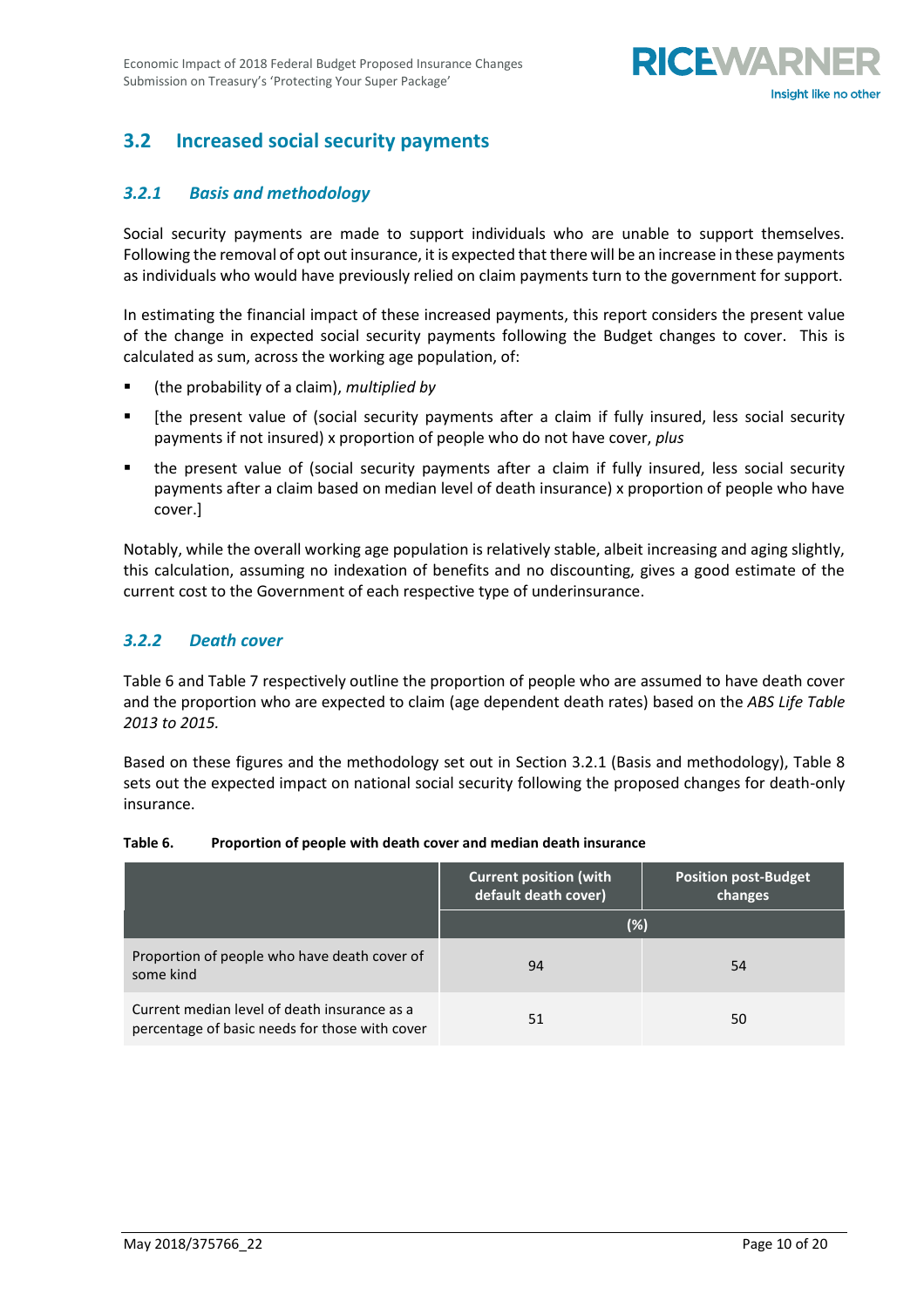**RICEWARNER** 

#### **Table 7. Age dependent death rates**

|                | <b>Male</b> | Female |
|----------------|-------------|--------|
| Age            | (%)         |        |
| People aged 20 | 0.0488      | 0.0224 |
| People aged 30 | 0.0769      | 0.0357 |
| People aged 40 | 0.1395      | 0.0769 |
| People aged 50 | 0.2931      | 0.1800 |
| People aged 60 | 0.6656      | 0.3992 |

#### **Table 8. Estimated cost of social security payments due to death-only underinsurance**

|                                               | <b>Current</b> | <b>Budget</b> | <b>Difference</b> |
|-----------------------------------------------|----------------|---------------|-------------------|
|                                               | $(\$m)$        |               | $(Sm/\%)$         |
| Cost of Governmental Social Security Payments | 53.7           | 66.7          | 13.0/24.3         |

#### *3.2.3 TPD*

Table 9 and Table 10 respectively outline the proportion of people who are assumed to have TPD cover and the proportion who are expected to claim (age dependent TPD rates) based on historical claims data $^1$ .

#### **Table 9. Proportion of people with TPD cover and median TPD insurance**

|                                                                                              | <b>Current position (with</b><br>default TPD cover) | <b>Position post-Budget</b><br>changes |
|----------------------------------------------------------------------------------------------|-----------------------------------------------------|----------------------------------------|
|                                                                                              | (%)                                                 |                                        |
| Proportion of people who have TPD cover                                                      | 81                                                  | 47                                     |
| Current median level of TPD insurance as a<br>percentage of basic needs for those with cover | 17                                                  | 17                                     |

#### **Table 10. Age dependent TPD rates**

|                | <b>Male and female</b> |  |
|----------------|------------------------|--|
| Age            | <b>Combined</b><br>(%) |  |
| People aged 20 | 0.0541                 |  |
| People aged 30 | 0.0471                 |  |
| People aged 40 | 0.0812                 |  |
| People aged 50 | 0.2444                 |  |
| People aged 60 | 0.9651                 |  |

 $1$  Data derived from a number of industry superannuation funds, adjusted to remove the estimated impact of the modest selection that occurs on acquiring insurance at the time of entering such funds.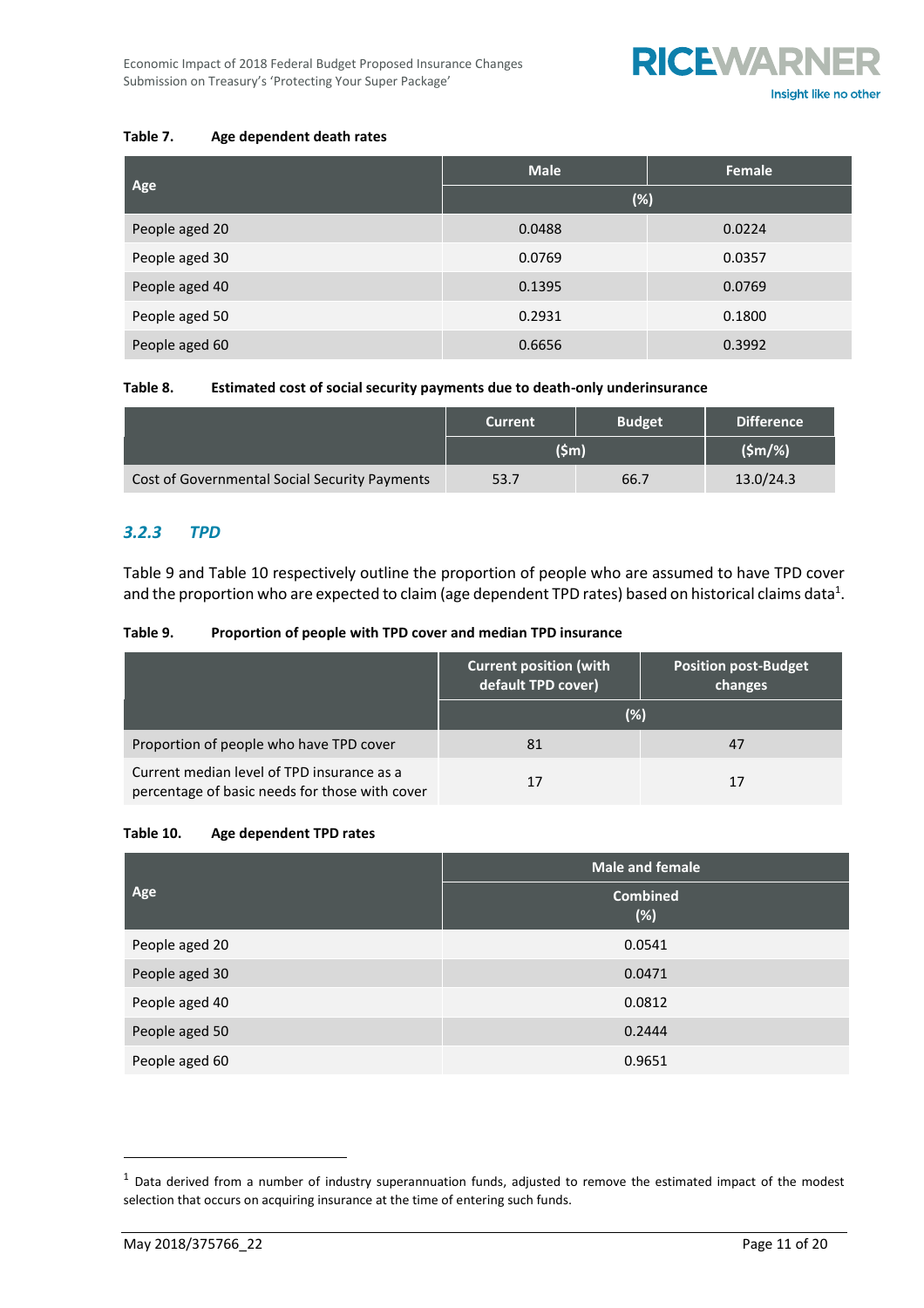

Based on these figures and the methodology set out in Section 3.2.1 (Basis and methodology), Table 11 sets out the expected impact on national social security following the proposed changes to default TPD insurance.

#### **Table 11. Estimated Cost of Social Security Payments due to TPD underinsurance**

|                                               | <b>Current</b>  | <b>Budget</b> | <b>Difference</b> |
|-----------------------------------------------|-----------------|---------------|-------------------|
|                                               | $(\mathsf{Sm})$ |               | $(Sm/\%)$         |
| Cost of Governmental Social Security Payments | 499.6           | 550.1         | 50.5/10.1         |

#### *3.2.4 IP*

Table 12 and Table 13 respectively outline the proportion of people who are assumed to have IP cover and the proportion who are expected to claim based on historical data<sup>2</sup>. This report has assumed an average claim duration of approximately six months in line with the assumed deferred period of two weeks.

#### **Table 12. Proportion of people with IP cover and median IP insurance**

|                                                                                   | <b>Current position</b><br>(with default IP cover) | <b>Remove default IP cover</b> |
|-----------------------------------------------------------------------------------|----------------------------------------------------|--------------------------------|
|                                                                                   | (%)                                                |                                |
| Proportion of people who have IP cover                                            | 33                                                 | 19                             |
| The current average level of IP as a percentage<br>of income for those with cover | 63                                                 | 62                             |

#### **Table 13. Age dependent IP rates**

|                | <b>Male and female</b> |  |
|----------------|------------------------|--|
| Age            | <b>Combined</b><br>(%) |  |
| People aged 20 | 0.2951                 |  |
| People aged 30 | 0.3291                 |  |
| People aged 40 | 0.5261                 |  |
| People aged 50 | 0.9324                 |  |
| People aged 60 | 1.9347                 |  |

Based on these figures and the methodology set out in Section 3.2.1 (Basis and methodology), Table 14 sets out the expected impact on national social security following the proposed changes for IP insurance.

#### **Table 14. Estimated Cost of Social Security Payments due to IP underinsurance**

|                                               | <b>Current</b>  | <b>Budget</b> | <b>Difference</b> |
|-----------------------------------------------|-----------------|---------------|-------------------|
|                                               | $(\mathsf{Sm})$ |               | $(Sm/\%)$         |
| Cost of Governmental Social Security Payments | 691.9           | 814.1         | 122.2/17.7        |

<sup>2</sup> Estimated from historical insurer data, increased by 95% to allow for population rather than insured lives morbidity, and the recent market experience of increases in disability claim rates using a 2 week waiting period.

-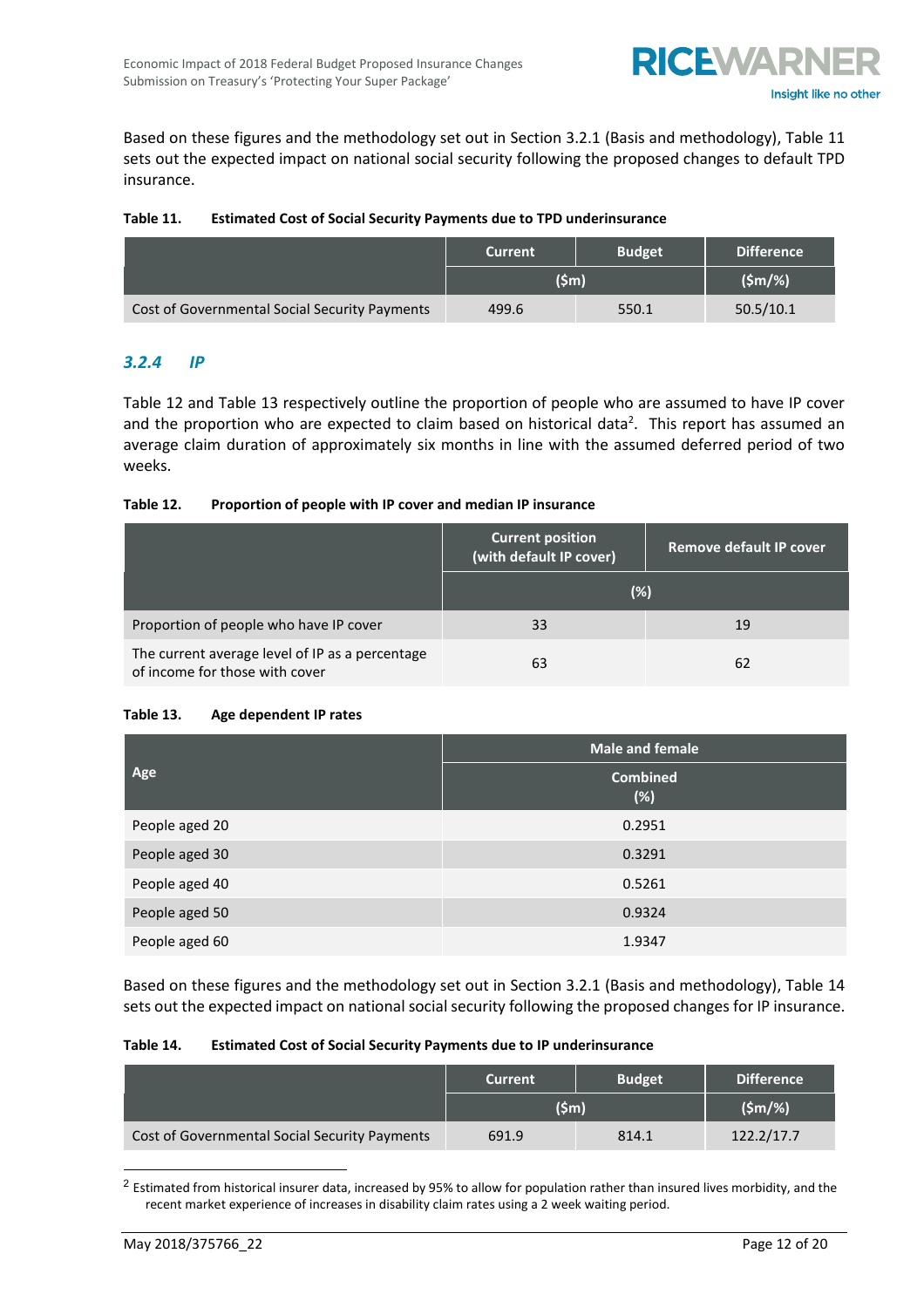

Notably it is possible for individuals who are temporarily disabled to receive sick leave benefits from their employer beyond the first two weeks of disablement. This would in turn make them ineligible for social security payments and thereby lead to the proposed figure being slightly over-stated.

#### *3.2.5 Net cost to the Government in social security due to Budget insurance changes*

Table 15 summarises the estimated net impact of the proposed changes on Australia's social security. Overall it reflects that the net impact is small relative to the \$25.5 billion allocated to payments to those with disabilities (and their carers) in the in the 2017-18 financial year<sup>3</sup>. This is likely due to a:

- Large number of people who are eligible for disability related social security benefits but are not eligible to claim a TPD insurance benefit.
- A large proportion of individuals having a view toward relying on strong governmental safety nets (such as the aforementioned \$25.5 billion) and resulting lack of need for insurance.

Notably, the impact of changes to TPD and IP cover far outweigh those attributable to changes to death-only cover. This stems from the fact that:

- In the event of a TPD claim an insured member's family receives disability benefits in addition to additional family tax benefits, subject to means testing.
- TPD insurance has the effect of reducing social security benefits more than death cover does as:
	- Required sums insured (to meet the insurance needs) are higher for TPD than for life insurance.
	- Social security income and assets tests are stricter for disability benefits than for family tax benefits, the latter being relatively more significant upon death.
- IP benefits provide an ongoing payment. This ongoing benefit may cause means-testing rules to continuously apply to individuals rather than on a once-off basis.

**Table 15. Annual social security cost of removal/reduction of implementing Budget changes to insurance**

| Segment                       | Impact<br>$(\mathsf{Sm})$ |
|-------------------------------|---------------------------|
| Budget impact on death cover  | 13.0                      |
| Budget impact on TPD cover    | 50.5                      |
| Budget impact on IP cover     | 122.2                     |
| <b>Total Budgetary impact</b> | 185.7                     |

#### *3.2.6 Other considerations*

#### *3.2.6.1 Reduction in stamp duty revenue due to the removal of default insurance*

Stamp duty is payable on life insurance premiums in Australia. The amount of stamp duty varies by state/territory and by type of cover. In some instances, it is payable on all premiums and in others it is payable on first year premium only. We have not calculated the amount of the lost stamp duty revenue to state governments from this source but the lost stamp duty revenue is less significant compared to the additional (Commonwealth Government) social security costs (see Section 3.2.5 – Net cost to the Government in social security due to Budget insurance changes) and the costs from the lost taxation and spending capacity due to reduced insurance claim payments (see Section 3.2.1 – Basis and methodology).

<sup>&</sup>lt;sup>3</sup> Source: Australian Government 2017-18 Budget Paper No1.15A, Table 2.1.1.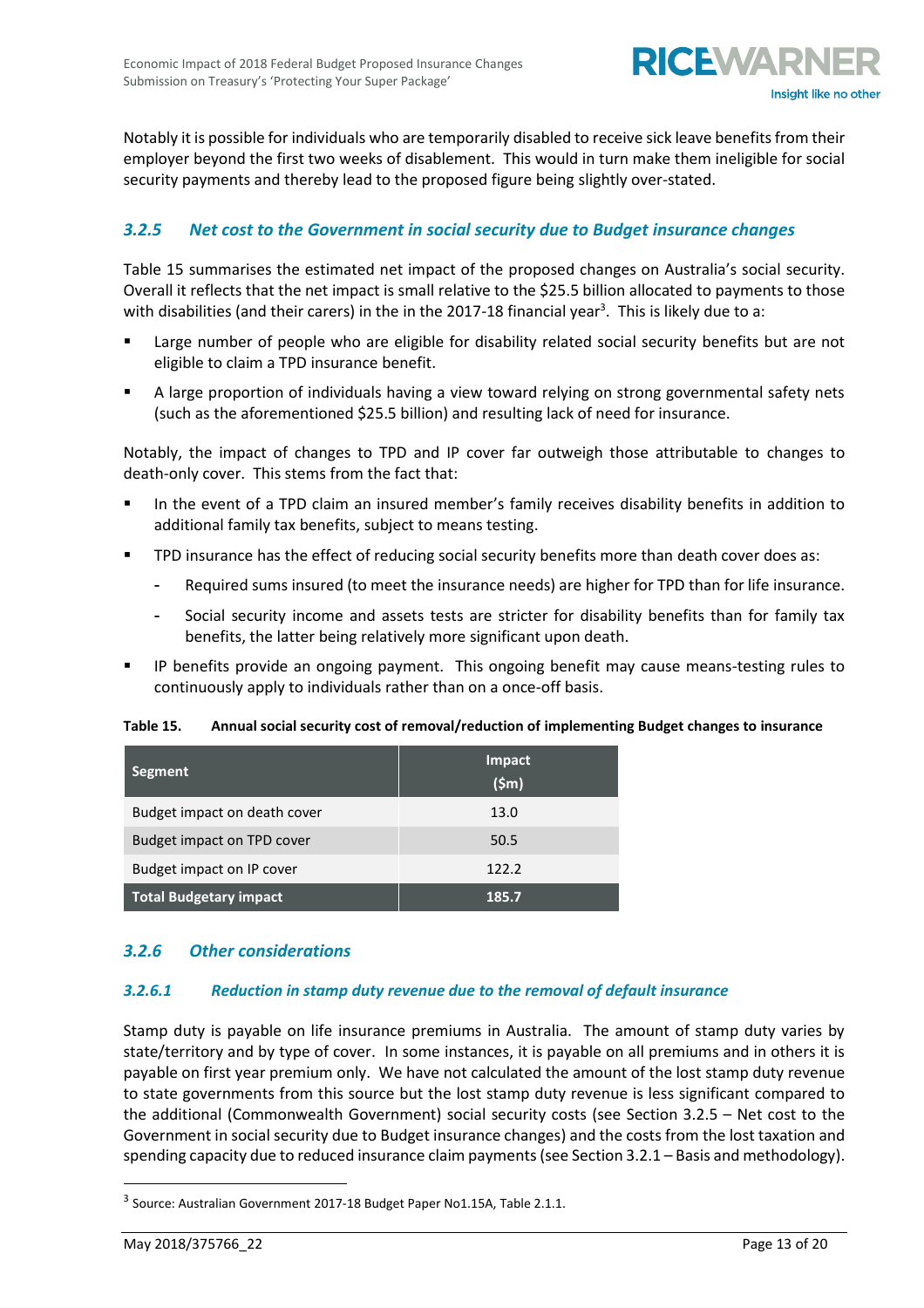

#### *3.2.6.2 NDIS Rollout*

The Government is gradually rolling out the new National Disability Insurance Scheme (NDIS) to assist disabled members of the population with a range of support services. It will not provide income replacement and thus the families will still require financial support.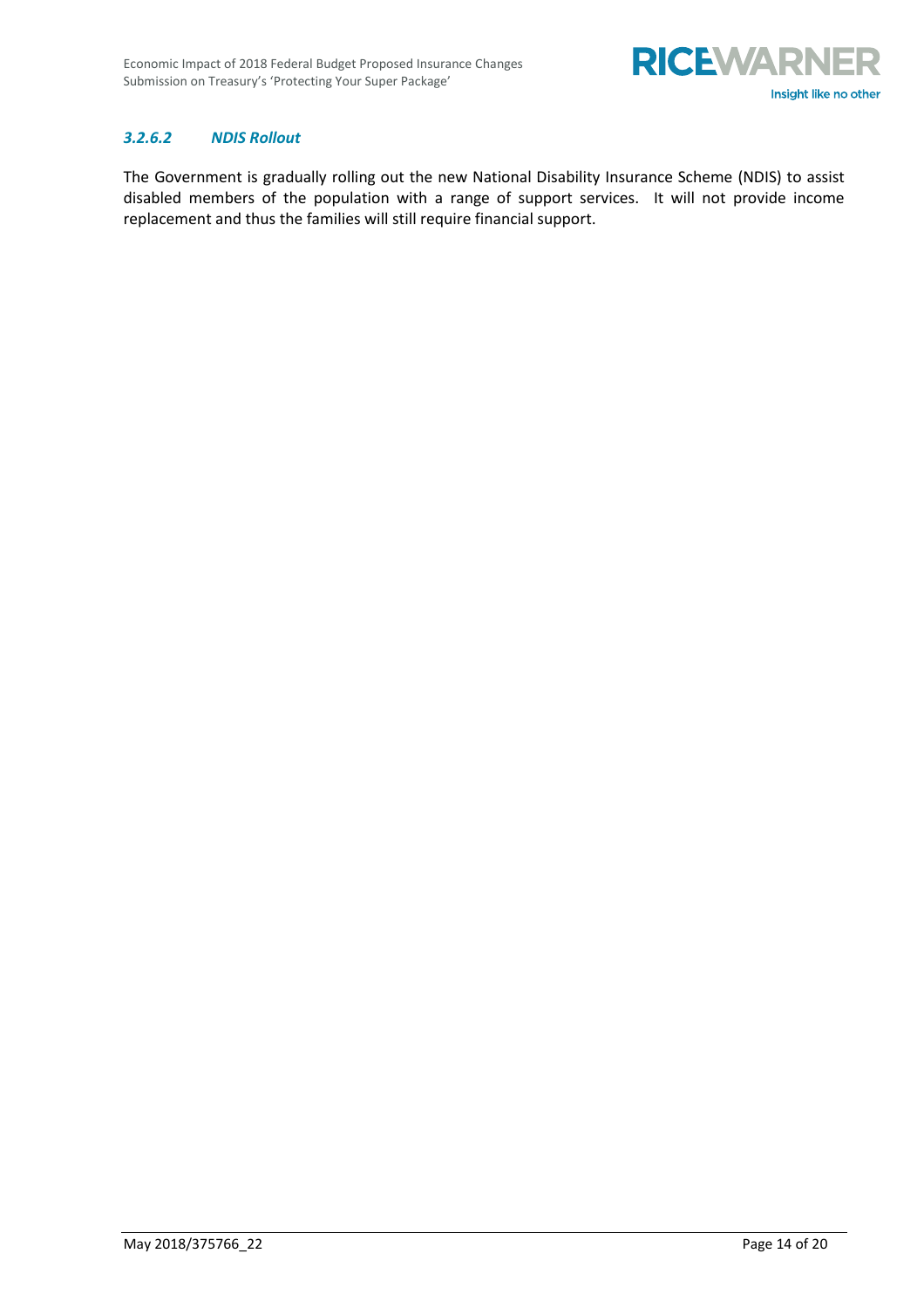

# <span id="page-15-0"></span>**4. Impact on individuals of removing default life insurance**

Following death or disablement of an individual, dependants may face a wide range of financial ramifications, including the repayment of debt and the funding of ongoing costs. While the extent of this impact will depend on numerous factors, the most significant are the:

- alternative assets which may be used to fund incurred expenses
- extent of expenses which the individual and/or their dependents face.

# <span id="page-15-1"></span>**4.1 Alternative funding options**

In the absence of an insurance benefit payment (say due to the removal of cover), personal savings and investments may assist in funding obligations. However, statistics<sup>4</sup> reflect that Australians typically have limited savings or investments, except for superannuation and the family home. Further, given the necessary nature of the home and the restricted access to superannuation, these assets are rarely available for use.

Under the proposed Budgetary changes, all new members aged below 25 and all members with superannuation balances below \$6,000 will forgo cover unless they opt in. Importantly, it is these individuals who are least likely to have amassed personal wealth to fund expenses should death or disablement occur.

All inactive members, for whom the fund has not received contributions for 13 months will also forgo cover. Whilst many of these members will have cover in the fund receiving their superannuation guarantee contributions, other individuals may not have cover elsewhere, for example because they are on maternity leave.

### <span id="page-15-2"></span>**4.2 Major expenses**

#### *4.2.1 Housing*

Data from the 2016 Census shows that 34.5% of Australian households own a home underpinned by a mortgage while a remaining 30.9% pay rent. In the event of death or disablement, these payments need to be funded where an individual has dependents.

However, data obtained from the 4 May 2017 Speech by RBA Governor Philip Lowe suggests that a third of loans have less than one month's mortgage repayment buffer. This indicates that without insurance, many individuals/families would need to sell their home. Where a household rents, it is expected that some would also need to shift to lower cost properties in the wake of death or disablement.

#### *4.2.2 Dependents*

Rice Warner's *Underinsurance in Australia Report 2017* reports that insurance needs are greatest where a couple has multiple dependent children. While most families with dependent children are supported in part by social security benefits, the disposable income of the average young Australian family is limited. This is reflected in Rice Warner's *Underinsurance in Australia Report 2017* which references an insurance need of between \$700,000 and \$1,150,000 for young parents aged 30.

<sup>4</sup> Survey of Income and Housing (2013-14)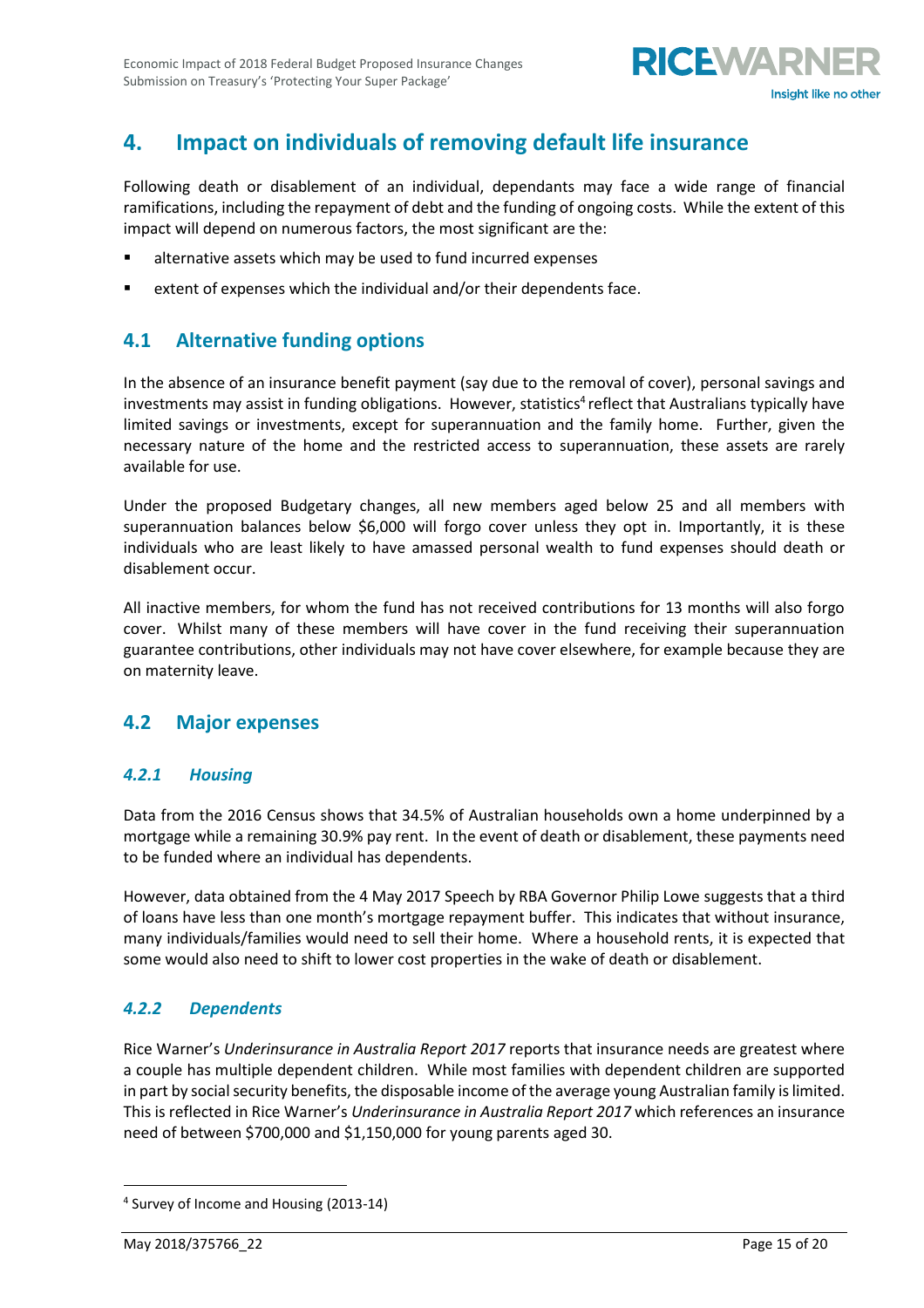

# <span id="page-16-0"></span>**4.3 Erosion of account balances**

Despite the significant benefit of insurance cover where individuals claim, it is important to consider the costs of these benefits. Australian superannuants who do not make a claim due to death or disablement but retain cover throughout their working life have premiums deducted from their account balance each year. This deduction of premiums leads to a smaller amount available for the member's retirement.

Under the proposed changes, Australians who do not voluntarily elect cover will forgo premiums in the first seven years of their working life. Table 16 shows the impact of this change on a typical member's account balance<sup>5</sup> at retirement and shows that the change will give rise to a 0.77% increase in retirement balances if premiums do not increase as a result of the change. Given that premiums are expected to increase for the remaining insured members by approximately 15% using AIA estimates, the estimated average improvement in retirement balances post changes is only 0.27%. Considering this small improvement, it could be questioned whether the loss of cover for the impacted individuals is justified.

#### **Table 16. Impact of Budgetary changes on individuals retirement balance**

| <b>Scenario</b>                                                                                 | <b>Balance at retirement</b><br>(today's dollars) | Percentage improvement<br>from current |
|-------------------------------------------------------------------------------------------------|---------------------------------------------------|----------------------------------------|
| Current arrangements                                                                            | 528,300                                           |                                        |
| Premiums start from age 25, premiums<br>increased for the remaining insured members<br>by $15%$ | 529,700                                           | 0.27                                   |
| Premiums start at age 25, no changes to<br>premium rates for the remaining insured<br>members   | 532,300                                           | 0.76                                   |

<sup>&</sup>lt;sup>5</sup> Assuming a starting balance of \$0 and annual investment returns of 5.95%.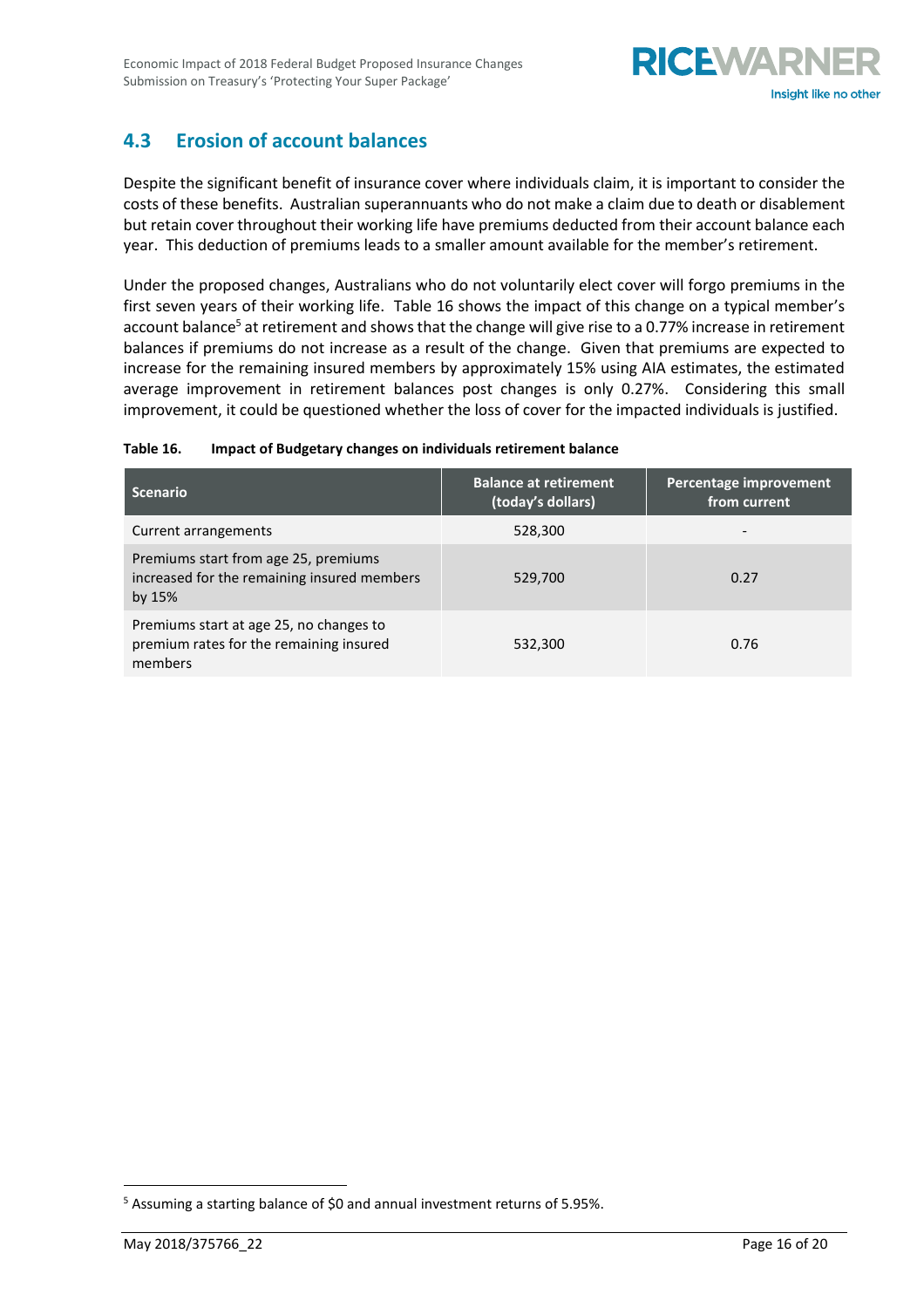# <span id="page-17-0"></span>**5. Conclusions**

Table 17 outlines the components and net impact of the proposed changes to insurance in superannuation. In the context of a total Australian GDP of \$1.2 trillion this report concludes that the fiscal impact of these changes is likely to be relatively minor.

| Table 17. | Additional annual cost to Government and the economy |
|-----------|------------------------------------------------------|
|-----------|------------------------------------------------------|

|                                                                | Basis 1 (removal of all default cover in<br>superannuation) |  |
|----------------------------------------------------------------|-------------------------------------------------------------|--|
|                                                                | $(\xi million p.a.)$                                        |  |
| Lost tax due to reduced insurance claim payments               | 277.0                                                       |  |
| Lost spending capacity due to reduced insurance claim payments | 2493.0                                                      |  |
| Social security                                                | 185.7                                                       |  |
| Less: Gained tax due to reduced contribution tax concessions   | 451.9                                                       |  |
| Less: Gained tax due to reduced earnings tax concessions       | 40.7                                                        |  |
| <b>Total</b>                                                   | 2,463.1                                                     |  |

The impact of this change on a typical member's retirement account balance is expected to be minor, increasing by only 0.76% with no premium increases and 0.27% with 15% premium increases.

Despite this, given the significant volume of cover which will be removed, many individuals who would have otherwise made claims will be ineligible for insurance benefits. While variable and hard to quantify, this reduction of cover is almost certain to place individuals into significant financial hardship when they are most vulnerable. Thus, should this legislation be passed it will be crucial that funds engage heavily with fund members who are 'at risk' to incentivise them to opt-in to cover.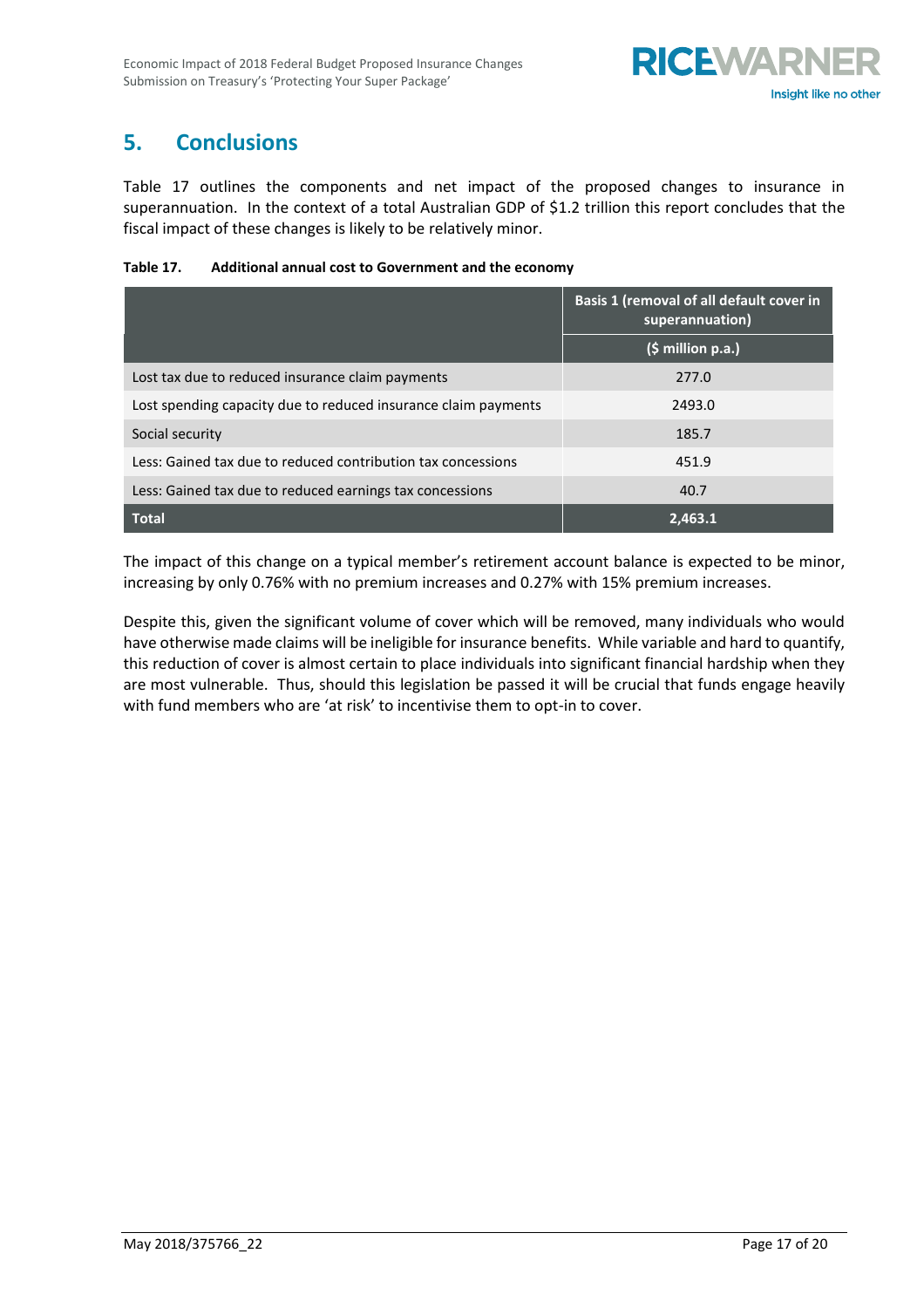

#### <span id="page-18-0"></span>**Appendix A Data sources**

#### <span id="page-18-1"></span>**A.1 Research – Rice Warner's** *Underinsurance in Australia*

For the purposes of this report we have used the model, data and assumptions from Rice Warner's *Underinsurance in Australia Report 2017* with minor adjustments only.

### <span id="page-18-2"></span>**A.2 Research – Rice Warner's** *Super Insights*

In estimating the proportion of Australians who would lose their default cover under the proposed changes, this report has leveraged Rice Warner's *Super Insights* study.

*Super Insights* involves gathering individualised member statement data from a wide range of participating funds. This data provides Rice Warner with over 10 million anonymous accumulation and pension accounts, from which we can aggregate and analyse membership trends. These trends include insurance cover and premiums paid across gender, age, location, account balance and many other categories.

This report has considered data pertaining to the 2014-15, 2015-16 and 2016-17 financial years and a cohort of 19 distinct industry and retail funds.

### <span id="page-18-3"></span>**A.3 Key sources of data**

A range of publicly available data sources has been used in the production of this report. These include:

- ABS including census data this report largely makes use of 2011 census data with some allowance for population totals set out in the recently issued 2016 census data.
- National Centre for Social and Economic Modelling (NATSEM).
- RBA's Hilda Release 15.0, Securitisation System.
- APRA Annual Fund-level Superannuation statistics as at 30 June 2016.
- Social security, tax and superannuation guarantee legislation current as at 1 August 2017.
- Rice Warner superannuation fund and insurance data.
- Social Security Benefits considered:
	- [Family Tax Benefit Part A](http://www.centrelink.gov.au/internet/internet.nsf/payments/ftb_a.htm)
	- [Family Tax Benefit Part B](http://www.centrelink.gov.au/internet/internet.nsf/payments/ftb_b.htm)
	- Parenting Payment
	- Child Care Benefit
	- Child Care Rebate
	- Estimating average hours of childcare
	- Disability Support Pension
	- Pension Supplement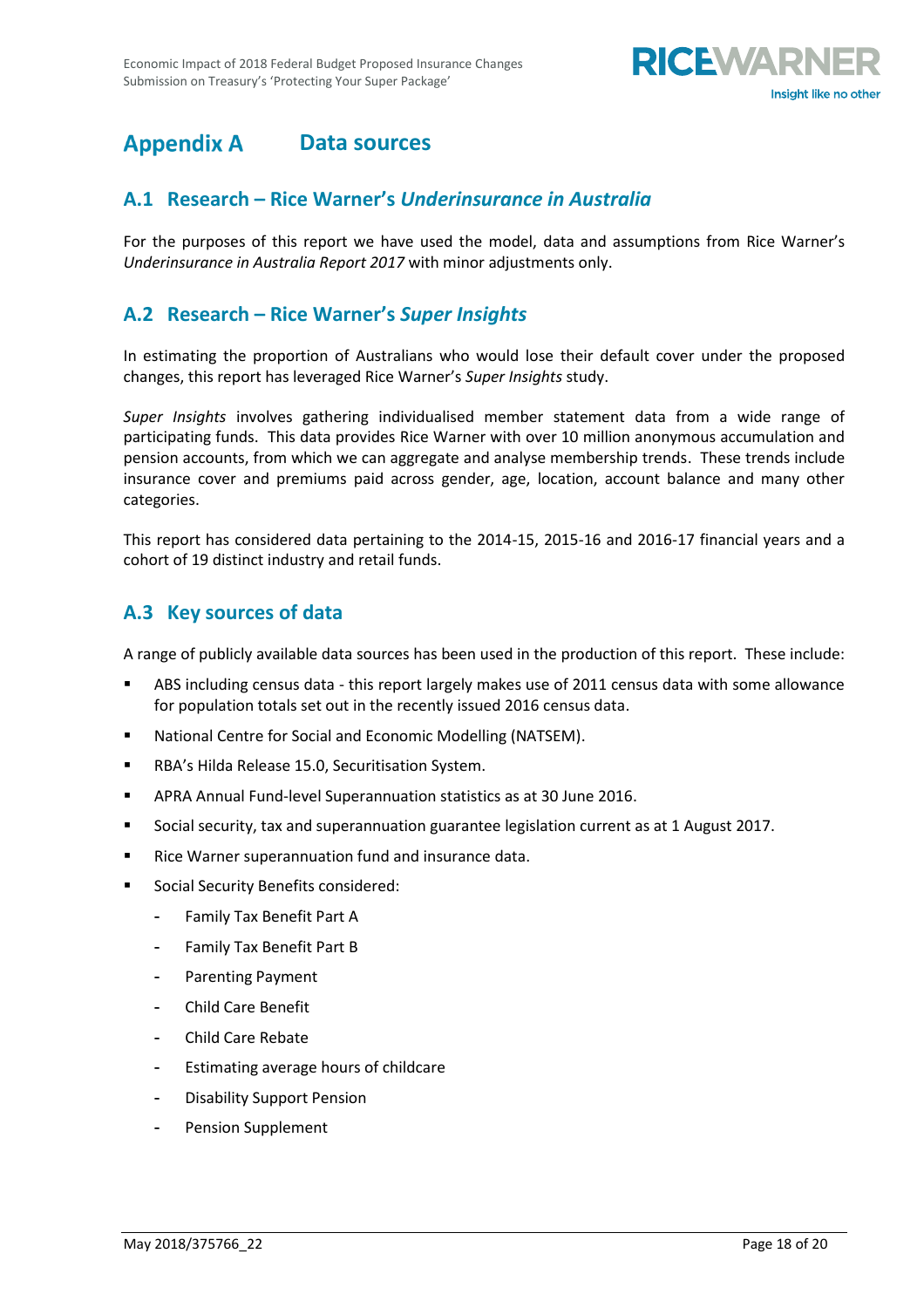

- Carer Payment
- Carer Allowance
- Carer Supplement
- Sickness Allowance.

# <span id="page-19-0"></span>**A.4 Key numerical assumptions**

Table 18 and Table 19 set out the current assumptions used throughout this report.

#### **Table 18. Key numerical assumptions regarding market parameters**

| <b>Parameters</b>                                                             | <b>Assumptions</b> |
|-------------------------------------------------------------------------------|--------------------|
| Super balance at age 18                                                       | \$0                |
| Super admin fee \$ p.a. (indexed with CPI)                                    | 78                 |
| Super admin fee % p.a.                                                        | 0.80%              |
| Annual concessional and non-concessional contributions                        | \$0                |
| <b>CPI</b>                                                                    | 2.5%               |
| <b>AWOTE</b>                                                                  | 3.5%               |
| Proportion of total Australian life insurance provided through Superannuation | 80%                |
| Market average profit and expenses                                            | 80%                |

# **Table 19. Key numerical assumptions regarding individual cameos**

| Age next<br>birthday | <b>Salary</b> | <b>Premiums</b> |
|----------------------|---------------|-----------------|
| 18                   | 10,100        | 162.10          |
| 19                   | 14,800        | 164.22          |
| 20                   | 18,400        | 166.73          |
| 21                   | 21,500        | 168.03          |
| 22                   | 24,100        | 173.26          |
| 23                   | 27,000        | 174.26          |
| 24                   | 30,200        | 174.30          |
| 25                   | 33,000        | 177.75          |
| 26                   | 35,800        | 187.46          |
| 27                   | 37,800        | 189.72          |
| 28                   | 40,400        | 190.77          |
| 29                   | 41,900        | 192.03          |
| 30                   | 43,200        | 196.25          |
| 31                   | 44,100        | 204.51          |
| 32                   | 45,800        | 206.16          |